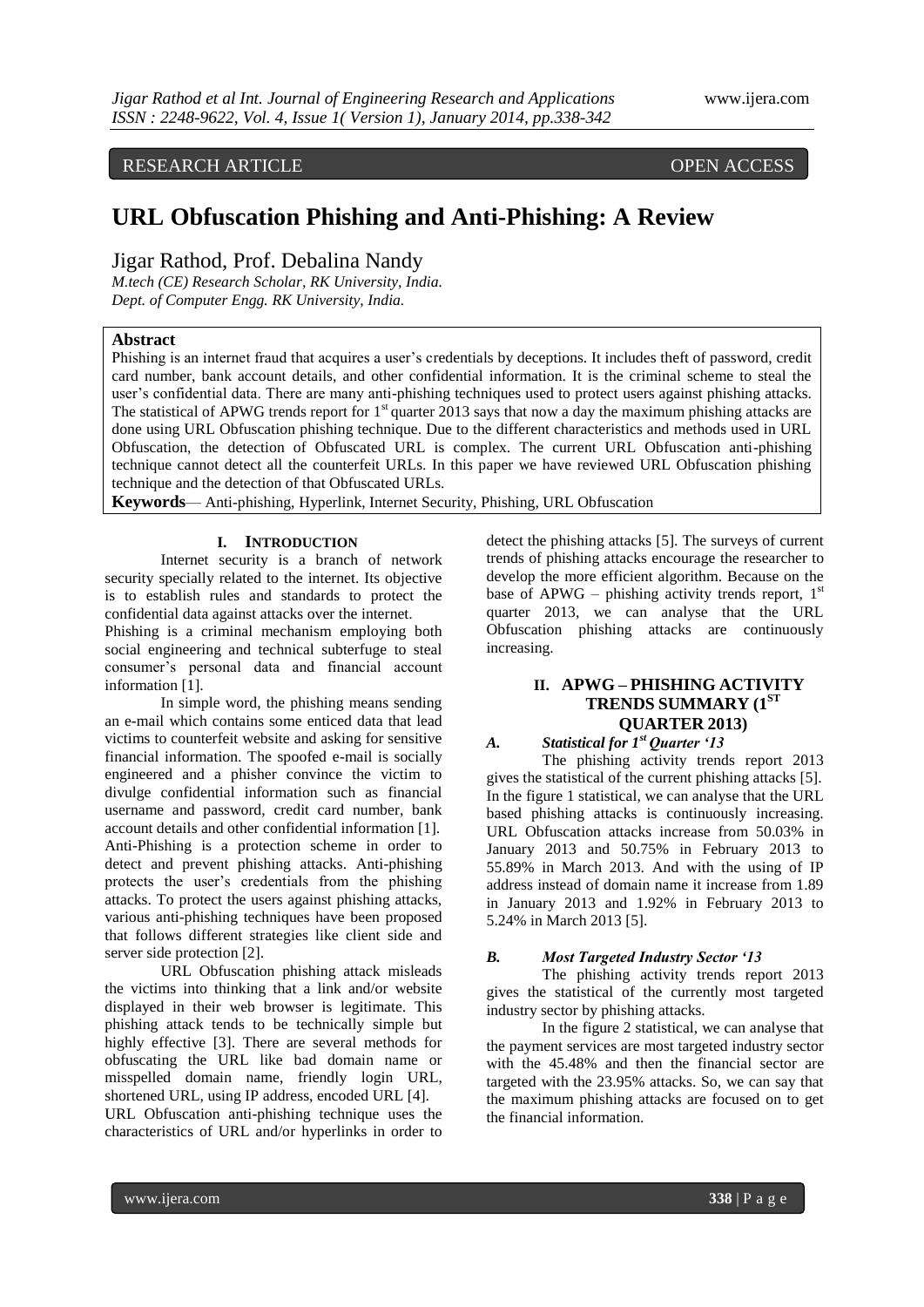| <b>Statistical Highlights for 1st Quarter 2013</b>                                      |            |            |            |
|-----------------------------------------------------------------------------------------|------------|------------|------------|
|                                                                                         | January    | February   | March      |
| Number of unique phishing e-mail reports (campaigns) received<br>by APWG from consumers | 28,850     | 25,385     | 19,892     |
| Number of unique phishing websites detected                                             | 46,066     | 35,024     | 36,983     |
| Number of brands targeted by phishing campaigns                                         | 402        | 348        | 405        |
| Country hosting the most phishing websites                                              | <b>USA</b> | <b>USA</b> | <b>USA</b> |
| Contain some form of target name in URL                                                 | 50.03%     | 50.75%     | 55,89%     |
| No hostname; just IP address                                                            | 1.84%      | 1.92%      | 5.24%      |
| Percentage of sites not using port 80                                                   | 1.36%      | 2.33%      | 0.64%      |

Figure 1: Statistical for the  $1<sup>st</sup>$  quarter 2013.



Figure 2: Most Targeted Industry Sector 1<sup>st</sup> quarter 2013.

# **III. GENERAL STEPS FOR URL OBFUSCATION PHISHING ATTACK**

Generally, the URL Obfuscation phishing attacks perform with the following four steps [2]:

1. First of all, the phisher have to make an obfuscated URL website to lure the victims, and

that URL and website must be seems as legitimate one.

2. Then, that obfuscated URL is attached to the lots of spoofed e-mails and sends to the number of users. That e-mail will convince the victim to click on that URL.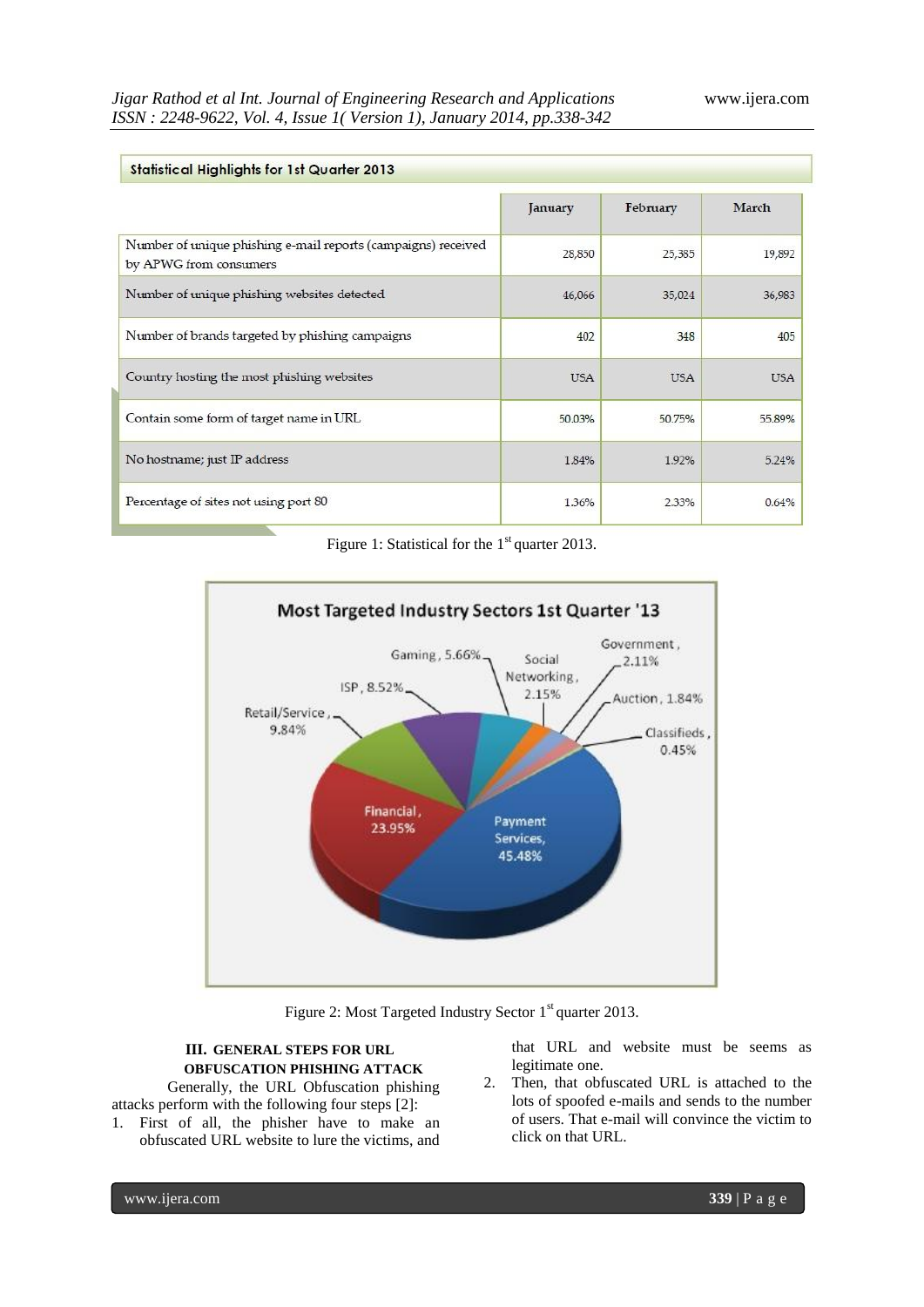- 3. If the victim clicks on that obfuscated URL and visits that website, it convince the victim to provide the financial information of some confidential data.
- 4. Phisher then acquire some entered data or information, and later it can be misused by phisher.



Figure 3: General Steps for URL Obfuscation Phishing attack.

# **IV. EXISTING METHODS FOR URL OBFUSCATION PHISHING ATTACK**

URL Obfuscation is a type of phishing attacks, in this attack the obfuscated URL used instead of real URL to dupe the victims. There are several methods used for obfuscating the URL.

#### *A. Bad domain name or Misspelled domain name:*

One of the most trivial obfuscation methods is through the purposeful registration and use of bad domain name. Consider the financial site RealBank has registered the domain name realbank.com and associated customer transactional site [http://onlinebanking.realbank.com.](http://onlinebanking.realbank.com/) The attacker could set up any of similar domain name to obfuscate the real destination host [4]. Like,

- [http://realbank](http://realbanks.com/)**S**.com
- [http://realba](http://realbamk.com/)**m**k.com
- [http://onlinebanking.realbank](http://onlinebanking.realbanks.com/)**S**.com
- [http://onlinebanking.realba](http://onlinebanking.realbamk.com/)**m**k.com

#### *B. Shortened URLs:*

A shortened URL is short URL, which minimize the length and the complexity of web based application URL's. It is redirected to the targeted URL. Shortened URL is a combination of service site and unique number. The phisher may use these free services to obfuscate the true destination [6]. Such as,

- [http://tinyurl.com,](http://tinyurl.com/)
- [http://bitly.com](http://bitly.com/)
- $\bullet$  [http://goo.gl](http://goo.gl/)

# *C. Host name Obfuscation or Using IP address:*

In host name obfuscation method the host name can also be obfuscated by replacing it with the IP address of the same domain name. A phisher may wish to use the IP address as part of a URL to obfuscate the host and possibly bypass the content filtering system or hide the destination from the end user [4].

For example: the IP address for the obfuscated URL [http://realbank](http://realbanks.com/)**S**.com is 173.193.212.4. Then the above URL will be obfuscated such as [http://173.193.212.4/.](http://173.193.212.4/)

Most commonly the dotted IP address is used by the phisher to obfuscate the URL. Like instead of our misspelled domain name realbank**S**.com we have use the IP address 173.193.212.4. There are the other formats also available for the IP address such as dot less IP address in decimal, dotted IP address in octal, dotted IP address in hexadecimal, dot less IP address in hexadecimal [7].

# *D. Friendly Login URL:*

Many web browsers allows for the URLs that contain authentication information such as username and password. The general format is [url://username:password@hostname/path.](//username:password@hostname/path) So, by using this facility the attackers may proxy the username and password field for targeted organization.

For example: following URL sets the username = onlinebanking and password = realbank.com and the destination hostname is realbank**S**.com. So, the URL looks like

[http://onlinebanking:realbank.com@realbank](http://onlinebanking:realbank.com@realbanks.com/fakepage.php)**S**.com/ [fakepage.php.](http://onlinebanking:realbank.com@realbanks.com/fakepage.php) Through the above URL, user thinks that they are visiting the legitimate onlinebanking of realbank.com site. But truly they are visiting the fake page of realbank**S**.com. That fake page will resemble to realbank.com [8].

# *E. Encoded URL Obfuscation:*

In this method, phisher obfuscate the URL using encoding schemes. It is trivial for the phisher to obfuscate the true nature of URL using the encoded schemes.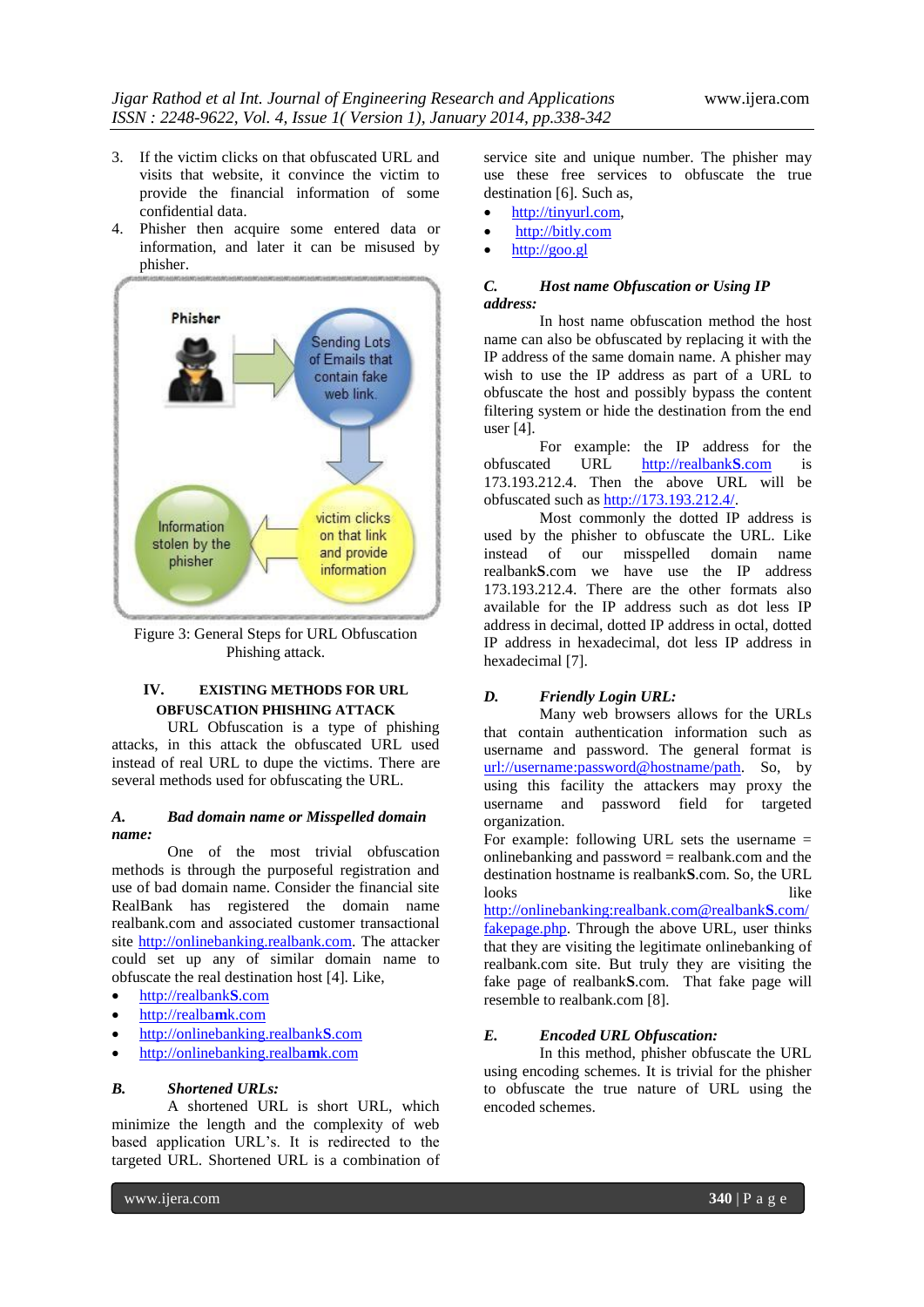# **V. ANTI-PHISHING TECHNIQUE FOR URL OBFUSCATION**

Anti-phishing refers to the method employed in order to detect and prevent phishing attacks. To protect the users against phishing attacks, various anti-phishing techniques have been proposed that follows different strategies like client side and server side protection [3].

From the various anti-phishing techniques, URL Obfuscation anti-phishing technique used to keep the user's data safe. To protect the user from obfuscated URL various tools are available which works on client side. And the existing algorithm used to prevent this attack which works on server side.

As the different characteristics used in URL Obfuscation phishing attacks any single tool are not capable to check all the characteristics of URLs. The tools like EarthLink toolbar, Netcraft anti-phishing toolbar, SpoofGuard toolbar produce very high false positive results. They all are relying only on blacklist and whitelist; it cannot identify the URL if it is used IP address, Shortened URL or encoded URL [9].

The LinkGuard algorithm works on server side and it is then only one existing algorithm to check the maximum characteristics of URL. LinkGuard can detect known as well as unknown URL Obfuscation phishing attacks. None of the tools are perfect then LinkGuard algorithm at the current stage of URL Obfuscation phishing attack [10].

- LinkGuard is based on careful analysis of the characteristics of phishing hyperlink or URL.
- Link has verified very low false negative rate for the unknown phishing attacks.
- Basically, LinkGuard algorithm works on the hyperlinks. So, when the hyperlink will be found in e-mail, the algorithm performs the following steps:

# *A. Visual DNS and Actual DNS:*

LinkGuard first extract the DNS name from actual and visual link. And then compare both the name. If both the names are different then it warns the user as phishing URL [10].

For example: if the hyperlink found in e-mail, then if the actual DNS is [http://www.paypal.com](http://www.paypal.com/) and the visual DNS also same as actual DNS. Then, the DNS test will declare the results as Both the DNS are same.

#### *B. Dotted decimal IP address:*

If dotted decimal IP address is directly used in actual DNS, then it warns the user as phishing URL. So, this test produces the false positive result. Because, if any legitimate site uses their IP address, LinkGuard algorithm will declare the results as phishing URL [10].

For example: if the hyperlink found in e-mail, then if the actual DNS is  $\frac{http://120.120.55.101}{http://120.120.55.101/}$  and the visual DNS is paypal, then it declares that hyperlink or URL as phishing URL [10].

#### *C. Encoded URL:*

If the actual link or visual link is encoded, the linkguard algorithm first decodes the URL and displays the actual URL then recursively call linkguard to return the result.

For example: if the hyperlink found in e-mail, the actual DNS is http%3A%2F%2Fpaypal-cgi.com and the visual DNS is paypal. Then the URL encoded test will decode the URL as [http://paypal-cgi.com](http://paypal-cgi.com/) and results as URL is encoded, phishing may be possible.

#### *D. Analyse Domain Name :*

When there is no destination information (DNS name or dotted decimal IP address) is found in visual link, linkguard call the analyse DNS to analyse the actual DNS [10].

# *E. Black List & White List:*

Linkguard algorithm will check the URL in blacklist and white list. If DNS name is contained in blacklist, then we are sure that it is a phishing URL, and results as blacklisted URL. And if DNS name contained in whitelist we are sure that it is not phishing URL, and results as white listed URL, no phishing [10]. If DNS name is not identical in either blacklist or whitelist, the pattern matching test will be performing.

#### *F. Pattern Matching:*

Pattern matching designed to handle unknown phishing attacks. In this case the blacklist and whitelist is useless. If two DNS name are similar but not identical, then it is possible phishing attack. For instance pattern matching can easily detect the difference between both the DNS [10].

It checks the maximum likelihood of both the DNS name. The similarity index between two strings is determined by calculating the minimal number of changes in strings.

For example: similarity index of 'microsoft' and ‗micr0s0ft' is 7/9. Similarly, the similarity index of 'paypal' and 'paypal-cgi' is 6/10. Pattern matching can easily detect the difference between [www.icbc.com.cn](http://www.icbc.com.cn/) an[d www.1cbc.com.cn.](http://www.1cbc.com.cn/)

#### **VI. CONCLUSION**

URL Obfuscation is a critical issue now a day. Several methods used in this attacks and several mechanism works against this attacks but